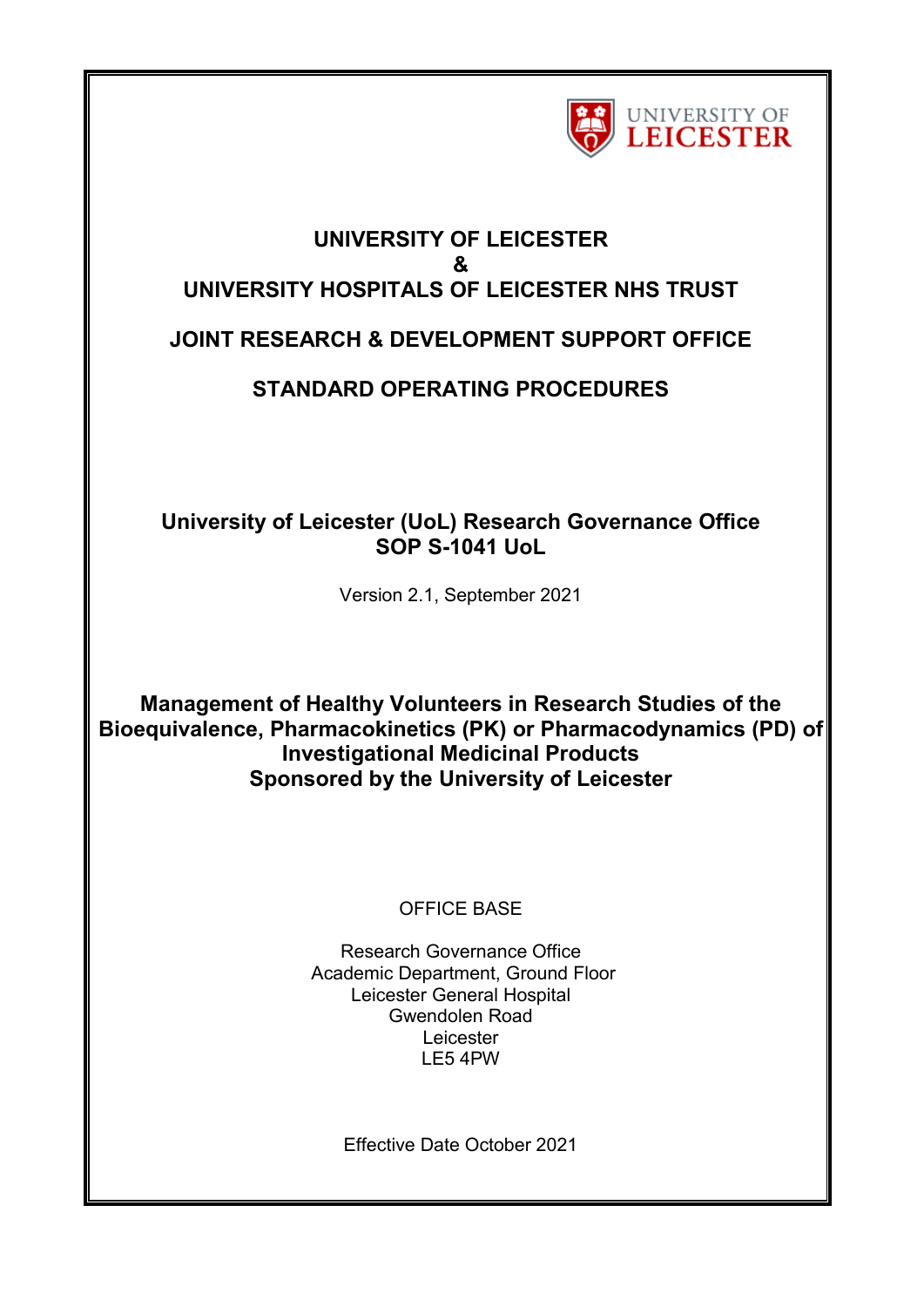**Standard Operating Procedure: S-1041 UoL Management of Healthy Volunteers in Research Studies of the Bioequivalence, Pharmacokinetics (PK) or Pharmacodynamics (PD) of Investigational Medicinal Products Sponsored by the University of Leicester**



**1. Introduction**

This Standard Operating Procedure (SOP) details the steps required when conducting Clinical Trials of Investigational Medicinal Products with Healthy Volunteers when research activity investigates any or all of the following:

- **Absorption**
- **Distribution**
- **Metabolism**
- **Fxcretion**

Commonly known as 'ADME' studies.

It is important to remember that Healthy Volunteers can be members of the general public, students, or members of staff from the University of Leicester or the University Hospitals of Leicester NHS Trust. There must be no differentiation in the treatment of volunteers from these groups – they are all Healthy Volunteers.

#### **2. Scope**

This SOP applies to all staff, and any external individual who are associated with any research activity where the UoL are acting as the Sponsor organisation.

#### **3. Procedure**

There are scientific, safety, and ethical reasons why healthy volunteers should not participate too frequently in studies of potential new medicines:

- The subject might be exposed to interacting substances in consecutive studies
- The results of a study might be influenced by the subject's participation in a previous study
- An excessive volume of blood might be removed from the subject
- It is unethical for subjects to be exposed too frequently to pharmaceutical products from which they can derive no benefit
- The length of time between administration of IMPs can vary i.e. radioactive drugs may need a longer gap and this should be taken into account

The UK Clinical Trials Regulations state that applications to the REC should include information about how to check volunteers aren't currently taking part or have recently taken part in other trials. In addition to asking the volunteer to confirm their medical history, TOPS must also be used.

CTIMP studies involving healthy volunteers will be highlighted during the feasibility and Sponsor review of the study. If it is deemed appropriate to implement the Over Volunteering Prevention System (TOPS), this must be documented in the Feasibility and Sponsor Risk Assessment and Sponsor review documentation.

As Sponsor, UoL expect that a separate TOPS consent form be used alongside the study consent form and that within the Participant Information Sheet an explanation about the requirement to be registered onto TOPS and the information required to facilitate this be included. Suggested wording is as follows: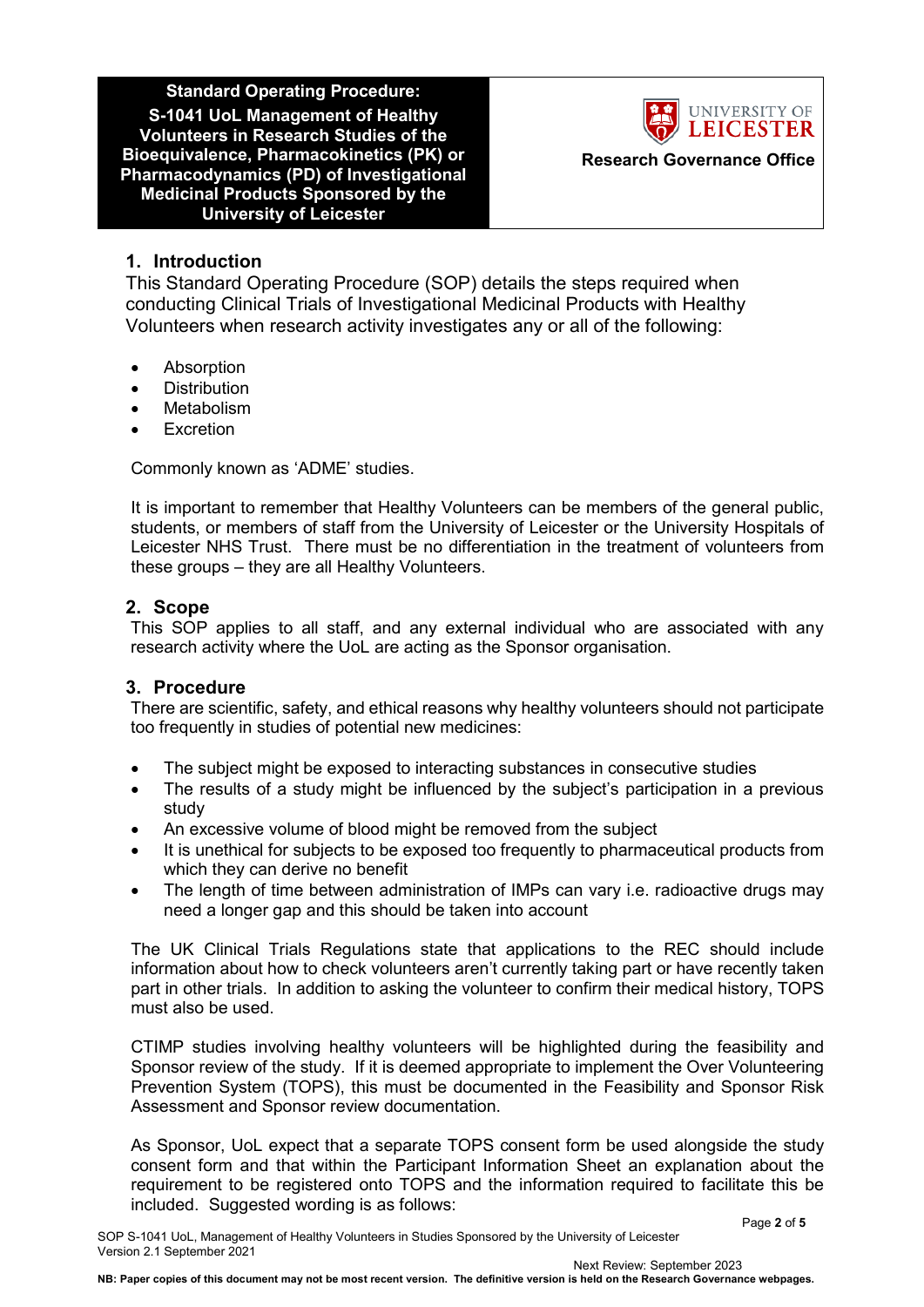*'You must not take part in too many studies because it's not good for you. So to help research units, the Health Research Authority keep a database of healthy volunteers when they take part in studies, this is called TOPS.* 

*We will enter into the database:*

*your National Insurance number (if you're a UK citizen); or your passport number and country of origin (if you're not a UK citizen); and the date of your last dose of study medicine If you withdraw from the study before you receive any study medicine, the database will show that you never received a dose.*

*Only staff at (insert the name of your unit) and other medicines research units can use the database. We may call other units, or they may call us, to check your details.*

*We will not keep your data for any longer than two years. If we need to contact you about the study after you've finished it, but we can't because you've moved or lost contact with your GP, we might be able to trace you through the information in the database*

Access to the TOPS database will be administrated by the Research Governance Office. User Names and Passwords for each study will be supplied to the Chief or Principal Investigator.

#### **3.1 Identifying and Registering a Subject**

- The individuals responsible for recruiting the healthy volunteers (e.g. investigators, research nurses) must make the volunteers aware that they will need their national insurance number or passport number to take part in a study that is using the TOPS scheme.
- Anyone named in the Delegation of Authority and Signature Log may not be entered as a subject
- Use of the TOPS database must also be included in the study specific Participant Information Sheet – please see suggested wording in *italics blue* above.
- A separate Consent Form must be included to be signed and dated by the volunteer indicating permission to enter their details on the TOPS database. A suggested template is included in Appendix 1.
- The first time the volunteer presents themselves for a relevant study, the responsible individual must ensure that the volunteer has consented for their details to be added to the TOPS database. If consent has been withheld, the volunteer must not be allowed to continue.
- Once consent to be included in the TOPS database has been confirmed, their unique identifier (NI Number or Passport Number) must be entered in to the TOPS database and this must be done before the first dose of IMP has been administered.

#### **3.2 Identification of existing Volunteer on TOPS**

Occasionally a volunteer may already be registered on the TOPS system. A review of the existing record must be undertaken and a decision made and documented about whether or not a volunteer may continue in the study.

Where the TOPS database shows that the volunteer has received drugs and / or had >100mls of blood taken in the last 12 weeks their participation in the study should be halted to enable a discussion and decision to be made.

Information about the volunteer must be passed to the Principal Investigator. The Principal Investigator (PI) must discuss continuation of the volunteer with the Chief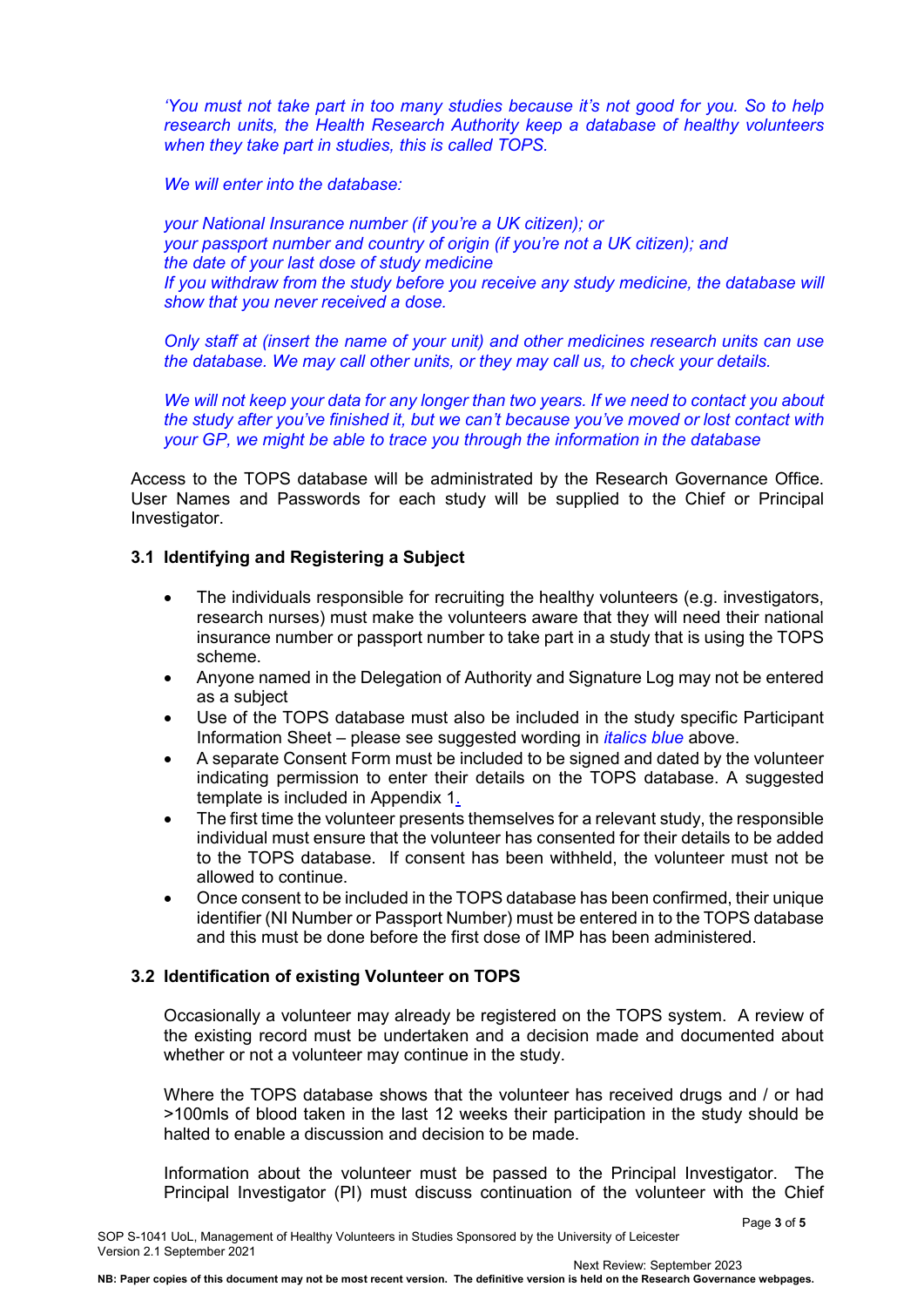Investigator (CI) (if different to the PI). If the CI considers that it is not appropriate for the volunteer to continue in the study, the volunteer must be notified and reasons explained. The reasons for halting continuation into the study must be clearly documented in the volunteer notes or in the Case Report Form (CRF).

If the CI considers that it is appropriate that the volunteer continue in the study, the discussion must be clearly documented in the volunteer notes or in the CRF. The reason for halting the study procedures must be explained to the volunteer. The CI and PI may wish to proceed with the study following a review of the procedures that the volunteer has undergone within the other trial(s).

Further investigation (i.e. phoning the unit where the previous study was conducted) may reveal there is no need to exclude the volunteer. The CI and the PI must agree that continuation of the volunteer in the study is appropriate before further study procedures commence. The rationale for proceeding must be fully documented in a file note and in the volunteer research notes or CRF.

#### **3.3 Steps to be taken after Registration**

Once a subject has been consented to participate in the research activity, and their inclusion in the activity has been confirmed, every attempt to confirm relevant medical history must be made. It is not always necessary to contact the volunteers General Practitioner, but as a minimum a declaration from the volunteer confirming that the information they have given is correct must be obtained.

Confirming medical history with a GP may be costly and adequate provision must be made in the funding for this where required.

A set of volunteer notes must be generated for each volunteer. In some cases it may be appropriate to generate a set of hospital notes where none exist. The appropriateness of records will be discussed at the Sponsor Review meeting.

It is possible that other units registered on TOPS may make contact to discuss the study and the volunteers' involvement. Every effort must be made to assist them and the appropriate investigator contacted.

#### **4. Responsibilities**

| Undertaken by<br>Responsibility |                       |                                                        | Activity                                                                                                                              |
|---------------------------------|-----------------------|--------------------------------------------------------|---------------------------------------------------------------------------------------------------------------------------------------|
| 1                               | Sponsor               | Research<br>Governance<br>Manager or<br>their delegate | Register the study requiring access to TOPS onto<br>the database.                                                                     |
| $\overline{2}$                  | Sponsor               | Research<br>Governance<br>Manager or<br>their delegate | To ensure that appropriate wording in PIS and<br>separate consent form are present and reviewed<br>during the Sponsor Review Process. |
| 3                               | Chief<br>Investigator | Chief<br>Investigator or<br>their Delegate             | Appropriately delegate individuals to operate the<br>TOPS database.                                                                   |
| $\overline{4}$                  | Chief<br>Investigator | Chief<br>Investigator or<br>their Delegate             | Ensure all personnel trained to consent to TOPS<br>registration.                                                                      |

Next Review: September 2023 **NB: Paper copies of this document may not be most recent version. The definitive version is held on the Research Governance webpages.**